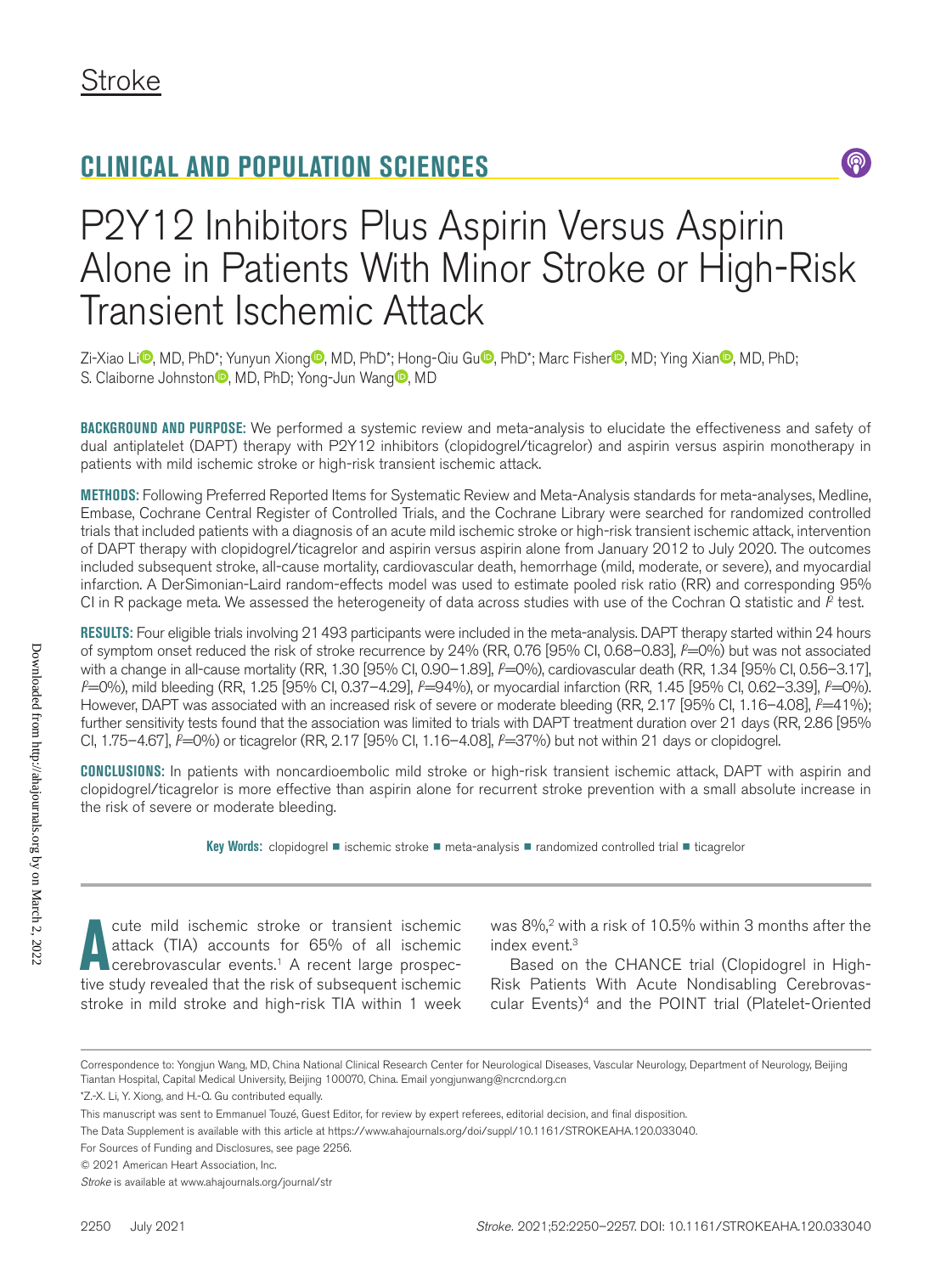### Nonstandard Abbreviations and Acronyms

| <b>CHANCE</b> | Clopidogrel in High-Risk Patients With<br>Acute Nondisabling Cerebrovascular<br>Fvent                                  |
|---------------|------------------------------------------------------------------------------------------------------------------------|
| DAPT          | dual antiplatelet                                                                                                      |
| <b>FASTER</b> | Fast Assessment of Stroke and Tran-<br>sient Ischemic Attack to Prevent Early<br>Recurrence                            |
| НR            | hazard ratio                                                                                                           |
| <b>POINT</b>  | Platelet-Oriented Inhibition in New TIA                                                                                |
| RD            | risk difference                                                                                                        |
| RR            | risk ratio                                                                                                             |
| THALES        | The Acute Stroke or Transient Ischemic<br>Attack Treated With Ticagrelor and ASA<br>for Prevention of Stroke and Death |
|               | transient ischemic attack                                                                                              |

Inhibition in New TIA and Minor Ischemic Stroke),<sup>5</sup> recent acute stroke management guidelines recommended initiating dual antiplatelet (DAPT) with aspirin and clopidogrel within 24 hours after symptom onset and continuing it for 21 days in patients with noncardioembolic high-risk TIA and minor stroke (National Institutes of Health Stroke Scale score ≤3).6 However, clopidogrel requires hepatic conversion to its active form and a substantial percentage of patients have clopidogrel resistance because of a genetic predisposition to reduced conversion.<sup>7</sup> Ticagrelor rapidly and reversibly binds and inhibits the P2Y12 receptor on platelets without the need for conversion to an active form.8,9 Recently, the THALES trial (The Acute Stroke or Transient Ischemic Attack Treated With Ticagrelor and ASA for Prevention of Stroke and Death) demonstrated that patients with acute mild ischemic stroke or highrisk TIA randomized to receive ticagrelor and aspirin had a lower risk of a subsequent stroke or death as compared to aspirin alone during 30 days follow-up.10

We performed an updated systematic review and meta-analysis of randomized, placebo-controlled trials that enrolled patients with mild ischemic stroke or highrisk TIA within 3 days of presentation and elucidated the effectiveness and safety of DAPT therapy with clopidogrel or ticagrelor and aspirin versus aspirin alone.

### METHODS

We adhere to the AHA Journals' implementation of the Transparency and Openness Promotion Guidelines (available online at<https://www.ahajournals.org/top-guidelines>). Detailed data, analytic methods, and study materials for the purposes of reproducing the results or replicating procedures can be made available on request to the corresponding author, who manages the information. We did not have a review protocol. We conducted the systematic review and meta-analysis following

the Preferred Reported Items for Systematic Review and Meta-Analysis guidelines.

### Eligibility Criteria

Trials were selected based on the following inclusion criteria: (1) placebo-controlled trials that included patients with a diagnosis of an acute mild ischemic stroke with National Institutes of Health Stroke Scale score ≤5 or high-risk TIA; (2) treatment onset within 3 days; (3) intervention of DAPT therapy with clopidogrel or ticagrelor and aspirin versus aspirin alone; and (4) the trials also had to report at least one of the following outcomes up to 90 days: all-cause mortality, cardiovascular death, subsequent ischemic or hemorrhagic stroke, intracranial hemorrhage, extracranial hemorrhage (mild, moderate, or severe), TIA, and myocardial infarction. Exclusion criteria were (1) studies of cardioembolic ischemic stroke; (2) studies published only in abstract form; and (3) studies published in languages other than English.

### Search Strategies

We identified a 2018 meta-analysis addressing aspirin + clopidogrel versus single antiplatelet therapy for acute ischemic stroke or TIA and judged that the search, up to July 2018, was comprehensive. We evaluated all 3 studies included in that review for eligibility. And we conducted a comprehensive search for aspirin plus clopidogrel or aspirin plus ticagrelor relevant studies from January 2012 to July 2020.

Medline, Embase, Cochrane Central Register of Controlled Trials, Cochrane Library, and grey literature [\(https://](https://www) [www.](https://www)[opengrey.eu/\)](opengrey.eu/) were searched. The search strategy included the keywords "antiplatelet therapy," "aspirin," "acetylsalicylic acid," "ASA," "clopidogrel," "Plavix," "Iscover," "thienopyridines," "ADP receptor inhibitors," "ticagrelor," "stroke," "cerebral ischemia," "cerebral infarction," "transient ischemic attack," "TIA," and "randomized controlled trial."

To identify trials that may not have been published in full or were missed through the electronic search, the investigators manually searched all references from the included studies and relevant previous systematic reviews.

### Data Collection

Two reviewers (Y. Xiong and Z.-X. Li) independently screened the title and abstract and full-text levels of potentially eligible studies. A third team member (H.-Q. Gu) reviewed all final decisions, and a consensus was reached after group discussion.

### Data Extraction and Management

Two reviewers (Y. Xiong and H.-Q. Gu) independently extracted data for the eligible studies using a predesigned data extraction form characteristics of enrolled patient population, description of intervention and control, and events of key outcomes.

Disagreement on a data element was resolved by group discussion.

### Assessment of Risk of Bias

To address risk of bias, we used version 2 of the Cochrane tool for assessing risk of bias in randomized trials.<sup>11</sup> We assessed bias due to randomization, deviations from intended intervention, missing data, measurement of the outcome, and selection of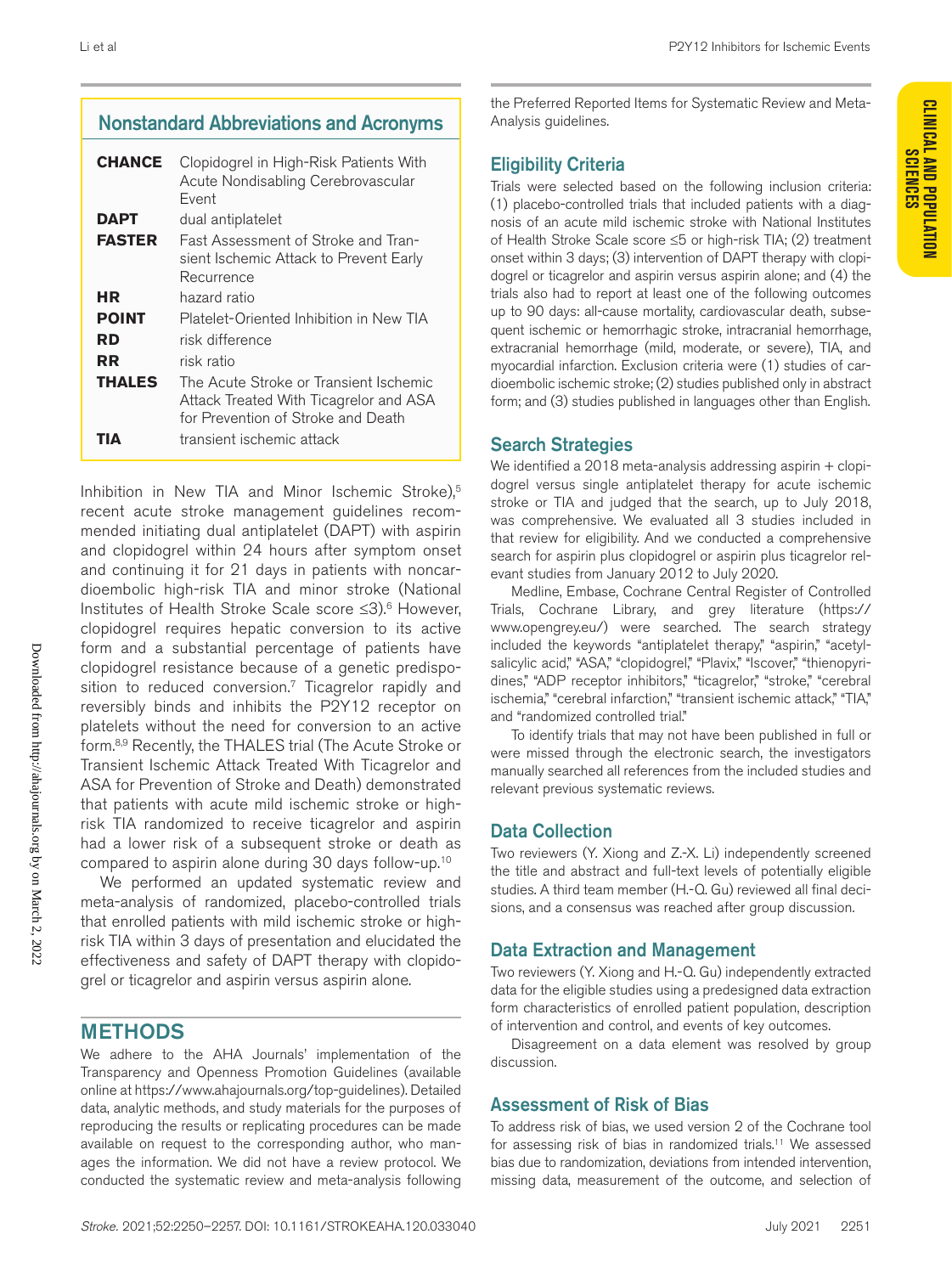reported result. Bias in each domain and overall bias were classified into low risk of bias, some concerns, or high risk of bias.

#### Statistical Analysis

We abstracted information about the following outcomes from the main trial publications, supplemental appendices, and relevant subsequent analyses: stroke, ischemic stroke, hemorrhagic stroke, all-cause mortality, severe bleeding, moderate bleeding, mild bleeding (definition details are listed in Table I in the [Data](https://www.ahajournals.org/doi/suppl/10.1161/STROKEAHA.120.033040)  [Supplement](https://www.ahajournals.org/doi/suppl/10.1161/STROKEAHA.120.033040)) and composite outcome of stroke, myocardial infarction, or cardiovascular death. When possible, we did analyses with the intention-to-treat population for each outcome, and the analyses were stratified according to the treatment.

As primary outcomes varied from trial to trial, our primary analyses were based on the number of events with similar definitions across studies in each intervention and control group. We used DerSimonian-Laird random-effects model to estimate pooled risk ratio (RR) and corresponding 95% CI in R package meta. We assessed the heterogeneity of data across studies with use of the Cochran Q statistic and P test.

Effect size can also be estimated based on a generalized estimate equation model to account for the intrahospital effect. Therefore, we performed a sensitivity analysis based on reported relative risk (hazard ratio [HR] or RR) directly.

### RESULTS

Figure I in the [Data Supplement](https://www.ahajournals.org/doi/suppl/10.1161/STROKEAHA.120.033040) summarizes our search for eligible studies. All the 3 identified studies in the 2018 systematic review were eligible for our review. Our search of an electronic database retrieved 1675 records, of which 341 were duplicates. We excluded 1317 records based on title and abstract and assessed 17 fulltext articles, of which 4 were eligible for our review.

#### Characteristics of Included Studies

The characteristics of the 4 eligible trials $4,5,10,12$  involving 21493 participants are presented in Table 1. All 4 studies enrolled patients with acute minor ischemic stroke or high-risk TIA with 3 enrolling within 24 hours after symptom onset and one enrolling within 12 hours. One study used a factorial design, also including a comparison between simvastatin and placebo; the other 3 studies each included 2 treatment arms. One study added ticagrelor to aspirin with a treatment duration of 30 days and a follow-up of 30 days; the other 3 studies added clopidogrel to aspirin with treatment duration ranged from 21 to 90 days and a follow-up of 90 days. All eligible studies reported the risk of a recurrent of stroke (ischemic or hemorrhagic) and severe or moderate bleeding events. Other reported outcomes are summarized in Table 2.

#### Risk of Bias

Figure 1 summarizes the risk of bias assessment for stroke and severe or moderate bleeding. All judgments

concluded a low risk of bias. POINT was halted after 84% of the anticipated number of patients had been enrolled,<sup>5,13</sup> as interim analyses for efficacy were prespecified, therefore, we also classified it into low risk of other bias. FASTER<sup>12</sup> trial (Fast Assessment of Stroke and Transient Ischemic Attack to Prevent Early Recurrence) was discontinued because of an increase in major hemorrhage, however, the discontinuation was not assessed in the new risk of bias tool.

#### **Outcomes**

#### *Stroke Recurrence Within 90 Days*

Four studies including 21463 patients reported stroke recurrence within 90 days after randomization (THALES<sup>10</sup> at 30 days). Pooled analysis indicated that DAPT therapy started within 24 hours of symptom onset reduced the risk of stroke recurrence by 24% (RR, 0.76 [95% CI, 0.68–0.83], *I* 2=0%) and with an absolute reduction of 2% (95% CI, −0.032 to −0.008, *I* 2=57%; Figure 2, Figure II in the [Data Supplement\)](https://www.ahajournals.org/doi/suppl/10.1161/STROKEAHA.120.033040). The number needed to treat for a stroke outcome is 46, with a 95% CI of 35 to 48 (Table II in the [Data Supple](https://www.ahajournals.org/doi/suppl/10.1161/STROKEAHA.120.033040)[ment\)](https://www.ahajournals.org/doi/suppl/10.1161/STROKEAHA.120.033040). Results stratified by P2Y12 inhibitor type showed similar results (Figure 2). Sensitivity analysis based on effect size reported by individual study showed a similar result (HR, 0.75 [95% CI, 0.67–0.83], *I* 2=0%; Figure III in the [Data Supplement](https://www.ahajournals.org/doi/suppl/10.1161/STROKEAHA.120.033040)).

Three studies reported ischemic or hemorrhagic stroke directly in their reports. We calculated the events number based on published results for one study. Ischemic stroke dominated all stroke outcome events, and the pooled results of ischemic stroke within 90 days showed a nearly identical effect size as total stroke events (RR, 0.74 [95% CI, 0.67-0.82],  $\ell$ =0%; absolute reduction of 2.2% [95% CI, -0.034 to -0.010], *P*=58%; Figure 2, Figure II in the [Data Supplement](https://www.ahajournals.org/doi/suppl/10.1161/STROKEAHA.120.033040)). The number needed to treat for an ischemic stroke outcome is 44, with 95% CI of 35 to 63 (Table II in the [Data Supplement](https://www.ahajournals.org/doi/suppl/10.1161/STROKEAHA.120.033040)). Results stratified by P2Y12 inhibitor type showed similar results (Figure 2). Sensitivity analysis showed similar results as well (HR, 0.73 [95% CI, 0.66-0.82], P=0%; Figure III in the [Data Supplement](https://www.ahajournals.org/doi/suppl/10.1161/STROKEAHA.120.033040)). With respect to hemorrhagic stroke, DAPT was not significantly associated increased risk (RR, 1.83 [95% CI, 0.83–4.03]). Analysis for intracranial hemorrhage also showed that DAPT was not associated with an increased risk (RR, 2.02 [95% CI, 0.91–4.50]; Figure 2).

#### All-Cause Mortality

Three studies including 21067 patients reported allcause mortality. Pooled analysis showed that DAPT was not associated with increased risk of all-cause mortality (RR, 1.30 [95% CI, 0.90–1.89], *I* 2=0%; risk difference [RD], 0.001 [95% CI, −0.001 to 0.003]; number needed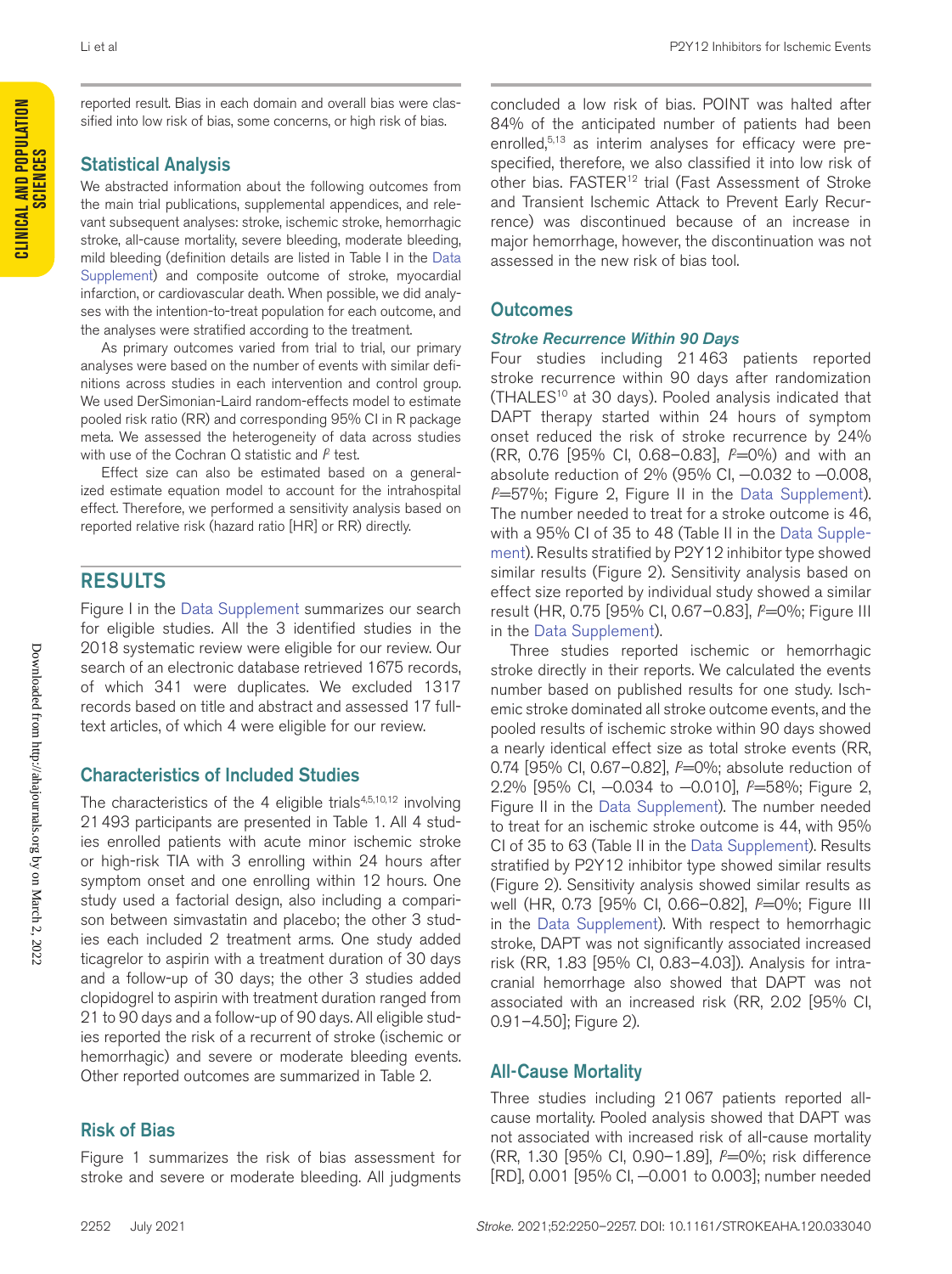**Table 1. Comparisons of 3 Included Clinical Trials**

| <b>Trial</b>         | <b>Subjects</b>                                                                                                                                | <b>Treatment</b><br>onset             | Sample size          | <b>Study type</b>                                                                          | <b>Duration</b><br>of treat-<br>ment | Follow-up<br>duration | Intervention with dosages                                                                                                                                                                                                                                     |
|----------------------|------------------------------------------------------------------------------------------------------------------------------------------------|---------------------------------------|----------------------|--------------------------------------------------------------------------------------------|--------------------------------------|-----------------------|---------------------------------------------------------------------------------------------------------------------------------------------------------------------------------------------------------------------------------------------------------------|
| FASTER <sup>12</sup> | Acute minor stroke<br>(NIHSS score $\leq$ 3)/<br>TIA (WHO defini-<br>tion): Proportion not<br>reported                                         | $<$ 24 h;<br>median:<br>$8.2 - 9.1 h$ | 396 (201/195)        | Factorial<br>design includ-<br>ing a compari-<br>son between<br>simvastatin<br>and placebo | 90 d                                 | 90 d                  | Loading dose 300 mg clopidogrel fol-<br>lowed by 75 mg clopidogrel daily+81<br>mg aspirin daily for study duration. If<br>patient naive to aspirin, loading dose<br>162 mg aspirin followed by 75 mg<br>clopidogrel+81 mg aspirin daily for<br>study duration |
| CHANCE <sup>4</sup>  | Acute ischemic stroke<br>with NIHSS score<br>≤3 or high-risk TIA<br>$(ABCD2 \ge 4)$                                                            | $<$ 24 h:<br>mean 13 h                | 5170 (2584/2586)     | Randomized,<br>double-blind,<br>placebo-<br>controlled                                     | 21d                                  | 90 d                  | 75-300 mg aspirin at discretion of<br>physician, and loading dose 300 mg<br>clopidogrel on day 1, followed by 75<br>mg clopidogrel+75 mg aspirin daily<br>on days 2-21. Day 22-90, 75 mg<br>clopidogrel alone                                                 |
| POINT <sup>5</sup>   | Acute ischemic stroke<br>with NIHSS score<br>≤3 or high-risk TIA<br>$(ABCD2 \ge 4)$                                                            | $< 12 h$ :<br>mean 7 h                | 4881 (2432/2449)     | Randomized.<br>double-blind.<br>placebo-<br>controlled                                     | 90 d                                 | 90 d                  | A loading dose of 600 mg clopido-<br>grel on day 1, followed by 75 mg<br>clopidogrel+50-325 mg aspirin daily<br>from day 2 through 90. Recommended<br>initial dose of 162 mg aspirin for 5 d,<br>followed by 81 mg aspirin daily                              |
| THALES <sup>10</sup> | Acute ischemic stroke<br>with NIHSS score<br>≤5 or high-risk TIA<br>$(ABCD2 \ge 6$ or ipsilat-<br>eral atherosclerotic<br>stenosis $\geq$ 50%) | $<$ 24 $h$                            | 11016<br>(5523/5493) | Randomized,<br>double-blind,<br>placebo-<br>controlled                                     | 30 d                                 | 30 d                  | A loading dose of 180 mg ticagrelor<br>on day 1, followed by 180 mg ticagre-<br>lor+75-100 mg aspirin daily from day<br>2 through 60.                                                                                                                         |

ABCD indicates age, blood pressure, clinical features, diabetes mellitus; CHANCE, Clopidogrel in High-Risk Patients With Acute Nondisabling Cerebrovascular Event; FASTER, Fast Assessment of Stroke and Transient Ischemic Attack to Prevent Early Recurrence; NIHSS, National Institutes of Health Stroke Scale; POINT, Platelet-Oriented Inhibition in New TIA; THALES, The Acute Stroke or Transient Ischemic Attack Treated With Ticagrelor and ASA for Prevention of Stroke and Death; and TIA, transient ischemic attack.

to treat, 1663 [95% CI, 258–1283]; Figure 3, Figure IV and Table II in the [Data Supplement\)](https://www.ahajournals.org/doi/suppl/10.1161/STROKEAHA.120.033040). Results from sensitivity analysis based on effect size of HR reported by individual study showed an identical result (Figure V in the [Data Supplement](https://www.ahajournals.org/doi/suppl/10.1161/STROKEAHA.120.033040)).

### Cardiovascular Death

Two studies including 10051 patients reported cardiovascular death (CHANCE<sup>4</sup> reported cardiovascular death and POINT<sup>5</sup> reported ischemic vascular death). Pooled analysis showed no evidence indicating that DAPT was associated with an increased risk of cardiovascular death (RR, 1.34 [95% CI, 0.56–3.17], *I* 2=0%; Figure 3). Sensitivity analysis revealed a similar result (HR, 1.31 [95% CI, 0.55–3.12], *f*=0.09%; Figure V in the [Data Supplement\)](https://www.ahajournals.org/doi/suppl/10.1161/STROKEAHA.120.033040).

### Severe or Moderate Bleeding

Four studies including 21463 patients reported severe or moderate bleeding (FASTER<sup>12</sup> and CHANCE<sup>4</sup> reported severe and moderate bleeding, POINT<sup>5</sup> reported major hemorrhage), pooled results showed that DAPT was associated with increased risk of severe or moderate bleeding (RR, 2.17 [95% CI, 1.16–4.08], *I* 2 =41%; RD, 0.003 [95% CI, <0.001–0.007]; Figure 3 and Figure IV in the [Data](https://www.ahajournals.org/doi/suppl/10.1161/STROKEAHA.120.033040)  [Supplement](https://www.ahajournals.org/doi/suppl/10.1161/STROKEAHA.120.033040)). We further analyzed pooled data stratified

by treatment regimen or duration and results showed that the association was mainly seen with ticagrelor (RR, 3.25 [95% CI, 1.66–6.39]) or treatment duration over 21 days (RR, 2.86 [95% CI, 1.75–4.67]; RD, 0.005 [95% CI, 0.003– 0.007]; Figure 3 and Figure VI in the [Data Supplement\)](https://www.ahajournals.org/doi/suppl/10.1161/STROKEAHA.120.033040).

### Mild Bleeding

Three studies including 10 447 patients reported mild bleeding events (FASTER,<sup>12</sup> CHANCE,<sup>4</sup> and POINT<sup>5</sup>). There was no evidence indicating that DAPT was associated with higher risk of mild bleeding (RR, 1.25 [95% CI, 0.37–4.29], *I* 2=94%), neither with treatment duration over 21 days (RR, 1.31 [95% CI, 0.16–8.13], *I* 2=96%) nor within 21 days (RR, 1.58 [95% CI, 0.89– 2.80]; Figure 3).

### Other Outcomes

CHANCE<sup>4</sup> and POINT<sup>5</sup> reported myocardial infarction events, and pooled data showed that DAPT was not associated with an increased risk of myocardial infarction (RR, 1.45 [95% CI, 0.62–3.39], *I* 2 =0%; Figure 4). A sensitivity analysis based on effect size reported by individual study showed a similar result (HR, 1.44 [95% CI, 0.62–3.36], P=0%; Figure VII in the [Data Supplement](https://www.ahajournals.org/doi/suppl/10.1161/STROKEAHA.120.033040)). Three studies reported the composite outcome of stroke, myocardial infarction,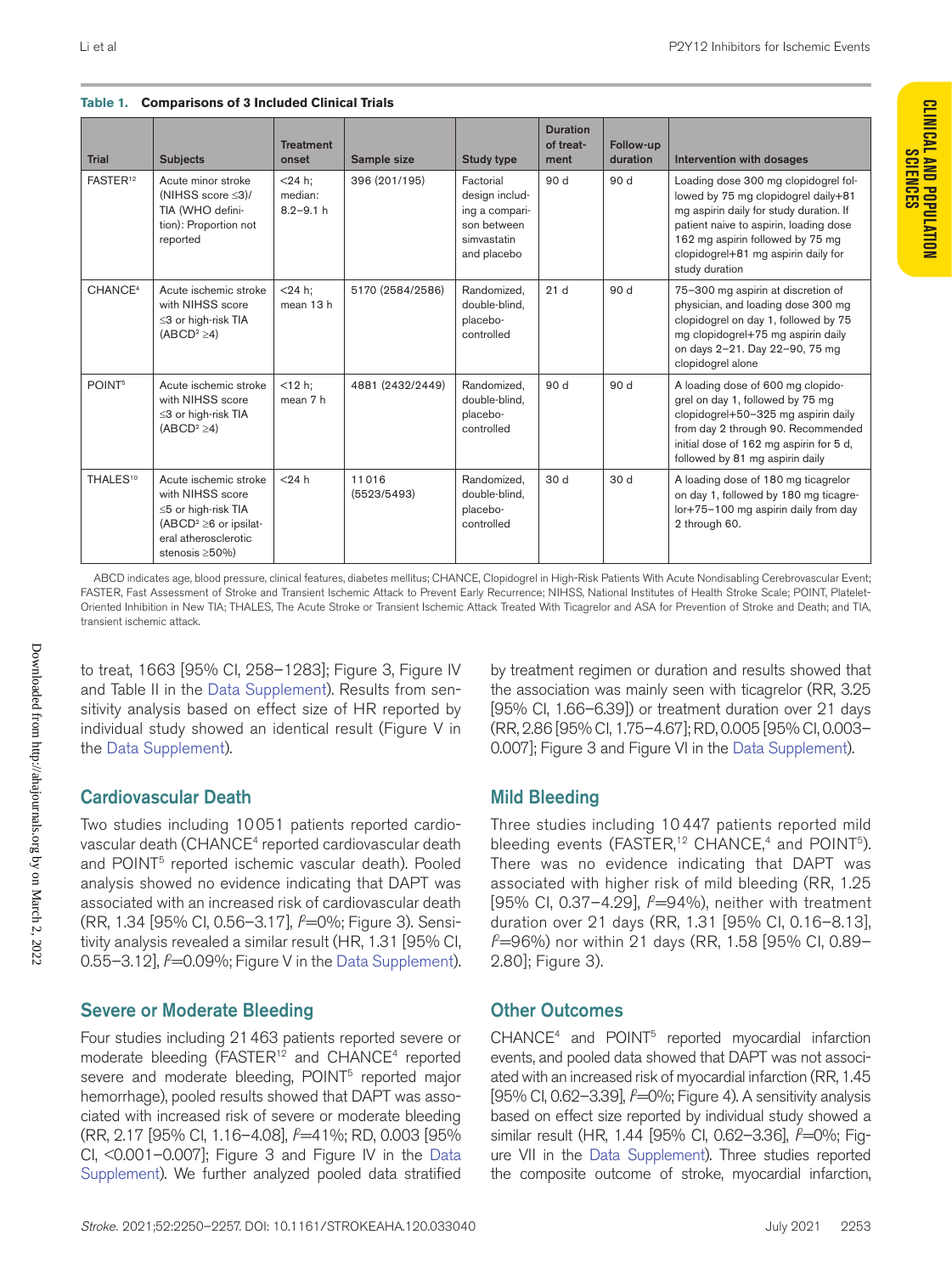| <b>Outcomes</b>         | <b>FASTER12</b> | <b>CHANCE<sup>4</sup></b> | POINT <sup>5</sup>       | <b>THALES<sup>10</sup></b> |  |  |
|-------------------------|-----------------|---------------------------|--------------------------|----------------------------|--|--|
| <b>Stroke</b>           | X               | X                         | X                        | X                          |  |  |
| Ischemic stroke         | X'              | X                         | X                        | X                          |  |  |
| Hemorrhage stroke       | X'              | X                         | X                        | X                          |  |  |
| Intracranial hemorrhage | X               | X                         |                          | X                          |  |  |
| Extracranial hemorrhage | X               | ٠<br>٠                    |                          |                            |  |  |
| <b>TIA</b>              | $\overline{a}$  | X                         | $\overline{a}$           | $\overline{a}$             |  |  |
| Myocardial infarction   | ٠               | X                         | X                        | $\overline{a}$             |  |  |
| CVD death               | $\overline{a}$  | X                         | X'                       |                            |  |  |
| All-cause death         |                 | X<br>X                    |                          | X                          |  |  |
| Bleeding                |                 |                           |                          |                            |  |  |
| Severe or moderate      | χ,              | χ,                        | χ,                       | X                          |  |  |
| Severe                  | X               | X                         | $\overline{a}$           | X                          |  |  |
| Moderate                | X               | X                         | $\overline{\phantom{a}}$ | $\overline{a}$             |  |  |
| Mild                    | X               | X                         | X                        | ٠                          |  |  |
| Any bleeding            | ٠               | X                         | $\overline{\phantom{a}}$ | ٠                          |  |  |
| Stroke/MI/CVD death     | X               | X                         | X'                       | ٠                          |  |  |
| Stroke/TIA/ACS/death    | X               | ٠                         | $\overline{a}$           | ٠                          |  |  |
| Stroke/death            |                 | -                         |                          | X                          |  |  |

**Table 2. Outcomes Reported in Eligible Studies**

- indicates not reported and can not be calculated; ACS, acute coronary syndrome; CHANCE, Clopidogrel in High-Risk Patients With Acute Nondisabling Cerebrovascular Event; CVD, cardiovascular disease; FASTER, Fast Assessment of Stroke and Transient Ischemic Attack to Prevent Early Recurrence; MI, myocardial infarction; POINT, Platelet-Oriented Inhibition in New TIA; THALES, The Acute Stroke or Transient Ischemic Attack Treated With Ticagrelor and ASA for Prevention of Stroke and Death; TIA, transient ischemic attack; X, directly reported; and X', similar results can be obtained or calculated.

or cardiovascular death. Pooled data showed that DAPT reduced the risk by 28% (RR, 0.72 [95% CI, 0.63–0.82], *f=*0%, RD, −0.025 [95% CI, −0.041 to −0.009]; Figure 4 and Figure VIII in the [Data Supplement\)](https://www.ahajournals.org/doi/suppl/10.1161/STROKEAHA.120.033040). Sensitivity analysis

based on HR showed similar results (HR, 0.71 [95% CI, 0.62–0.81], P=0%; Figure VII in the [Data Supplement](https://www.ahajournals.org/doi/suppl/10.1161/STROKEAHA.120.033040)).

### **DISCUSSION**

In patients with noncardioembolic high-risk TIA or mild ischemic stroke, our meta-analysis revealed that DAPT with aspirin and either clopidogrel or ticagrelor significantly reduced the risk for subsequent stroke, without increased risk of hemorrhagic stroke, mild bleeding, allcause mortality, or cardiovascular death when compared with aspirin alone. However, DAPT increased by 1.2x the risk for severe or moderate bleeding compared with aspirin alone.

Consistent with current international acute stroke guidelines, our meta-analysis also demonstrated that DAPT is more effective than aspirin for stroke prevention with a similar safety profile. The THALES<sup>10</sup> trial with the largest sample size contributed more than the  $CHANCE<sup>4</sup>$  and the POINT<sup>5</sup> trials to the meta-analysis. The THALES<sup>10</sup> trial followed-up for 30 days, lacking follow-up outcomes at 90 days, whereas the other 3 trials all had follow-up for 90 days. The heterogeneity of these trials is not significant except in the analysis for moderate or severe bleeding.

With regards to the severe or moderate bleeding, the increased risk in DAPT was mainly driven by the THALES<sup>10</sup> trial using aspirin plus ticagrelor. In addition, long treatment duration of DAPT in POINT<sup>5</sup> and THALES<sup>10</sup> trials (90 and 30 days, respectively) may account for the high risk of severe or moderate bleeding. The loading dose of clopidogrel in the POINT5 was 600 mg, which is higher than that of the CHANCE $4$  trial



#### **Figure 1. Risk of bias assessment for stroke outcome, severe or moderate bleeding.**

CHANCE indicates Clopidogrel in High-Risk Patients With Acute Nondisabling Cerebrovascular Event; FASTER, Fast Assessment of Stroke and Transient Ischemic Attack to Prevent Early Recurrence; POINT, Platelet-Oriented Inhibition in New TIA; and THALES, The Acute Stroke or Transient Ischemic Attack Treated With Ticagrelor and ASA for Prevention of Stroke and Death.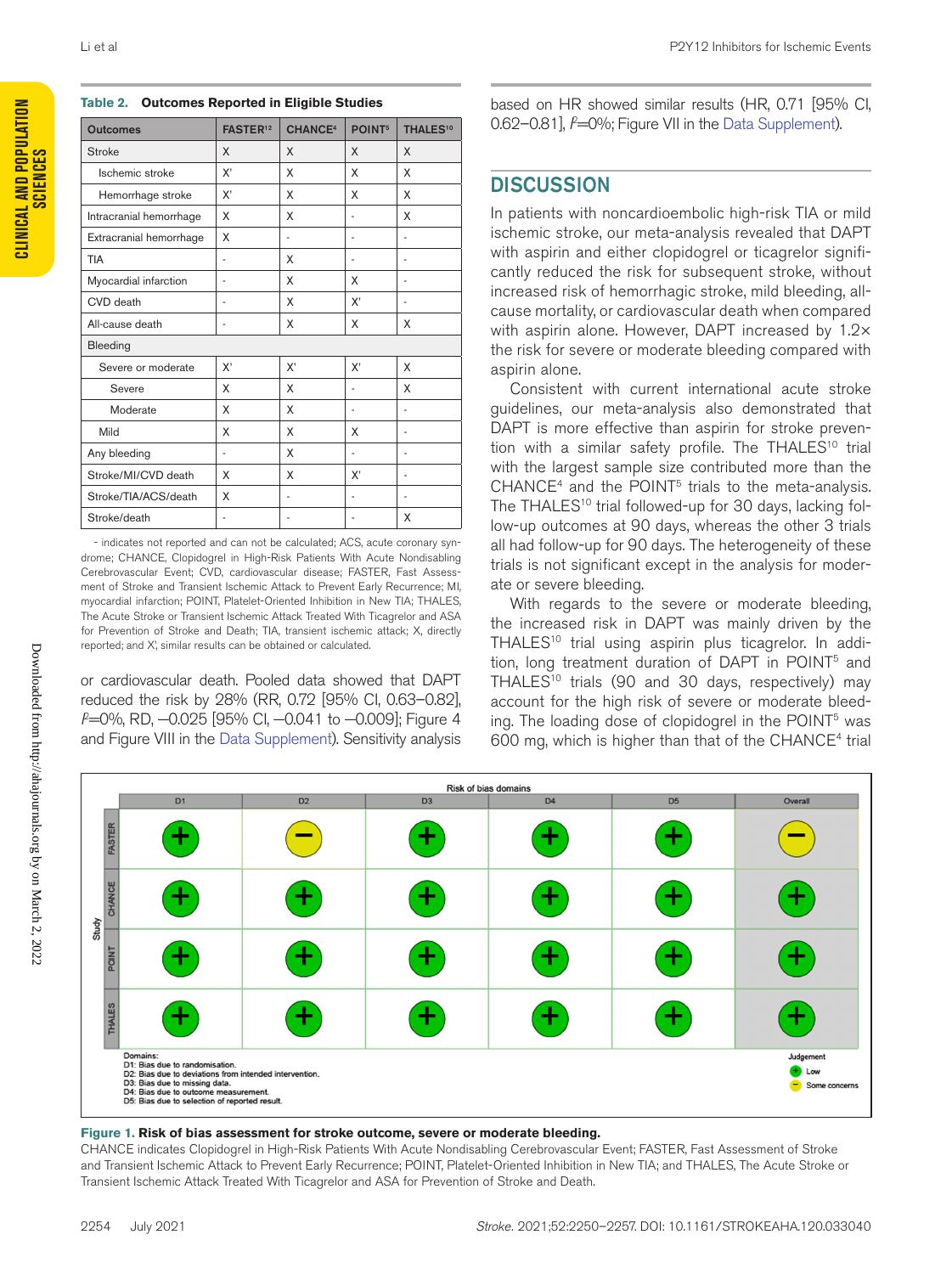

#### **Figure 2. Forest plot for stroke outcomes.**

**A**, Stroke; (**B**) ischemic stroke; (**C**) hemorrhagic stroke; (**D**) intracranial hemorrhage. CHANCE indicates Clopidogrel in High-Risk Patients With Acute Nondisabling Cerebrovascular Event; DAPT, dual antiplatelet; FASTER, Fast Assessment of Stroke and Transient Ischemic Attack to Prevent Early Recurrence; POINT, Platelet-Oriented Inhibition in New TIA; RR, risk ratio; and THALES, The Acute Stroke or Transient Ischemic Attack Treated With Ticagrelor and ASA for Prevention of Stroke and Death.

300 mg. The current meta-analysis suggests that the net benefit of DAPT appears to be optimal with 21 days of treatment, as suggested by prior time-course analyses of these trials.14,15 However, the 21 days of treatment protocol was only performed in one trial, a further pooled analysis of individual data from CHANCE,<sup>4</sup> POINT,<sup>5</sup> and THALES<sup>10</sup> may provide more evidence of the optimal treatment duration.

In addition, serious bleeding can usually be prevented by effective medical therapy. Effective blood pressure control virtually eliminates intracerebral hemorrhage,16–18 as was observed in the NASCET trial (North American Symptomatic Carotid Endarterectomy Trial),<sup>17</sup> intracerebral hemorrhage or subarachnoid hemorrhage was 0.5% in the medical arm with effective blood pressure control. Additionally, detection and treatment of



#### **Figure 3. Forest plot for death and bleeding outcomes.**

**A**, All-cause death; (**B**) cardiovascular disease death; (**C**) severe or moderate bleeding; (**D**) mild bleeding. CHANCE indicates Clopidogrel in High-Risk Patients With Acute Nondisabling Cerebrovascular Event; DAPT, dual antiplatelet; FASTER, Fast Assessment of Stroke and Transient Ischemic Attack to Prevent Early Recurrence; POINT, Platelet-Oriented Inhibition in New TIA; RR, risk ratio; and THALES, The Acute Stroke or Transient Ischemic Attack Treated With Ticagrelor and ASA for Prevention of Stroke and Death.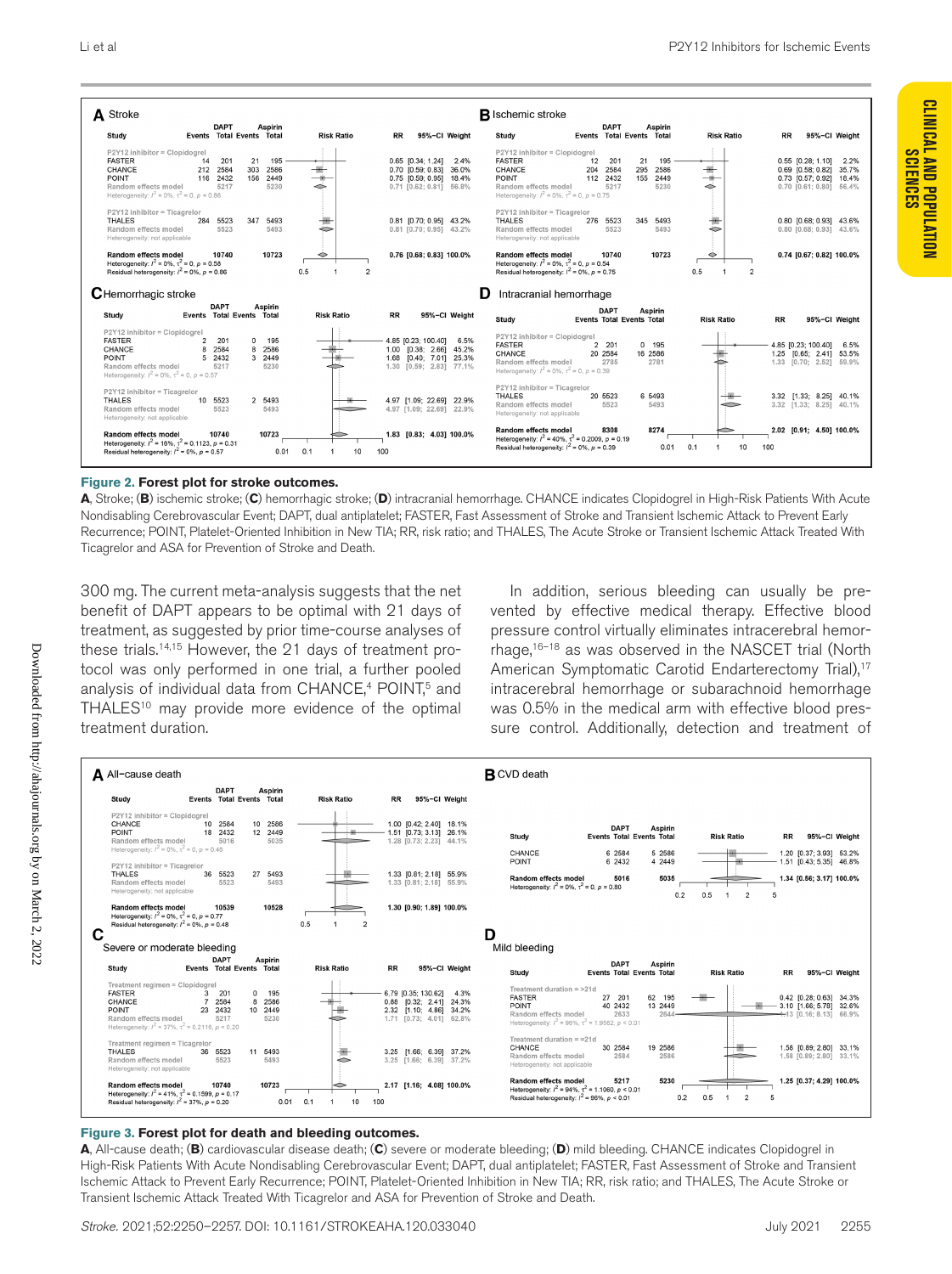**CLINICAL AND POPULATION SCIENCES**

**CLINICAL AND POPULATION** 

| A<br>Myocardial Infarction                                                            | в<br>Stroke/MI/CVD                              |                     |                                             |                                                    |                                                                                       |                                |                                             |                      |                                                                                 |
|---------------------------------------------------------------------------------------|-------------------------------------------------|---------------------|---------------------------------------------|----------------------------------------------------|---------------------------------------------------------------------------------------|--------------------------------|---------------------------------------------|----------------------|---------------------------------------------------------------------------------|
| Study                                                                                 | <b>DAPT</b><br><b>Events Total Events Total</b> | <b>Aspirin</b>      | <b>Risk Ratio</b>                           | <b>RR</b><br>95%-CI Weight                         | Study                                                                                 | <b>DAPT</b>                    | Aspirin<br><b>Events Total Events Total</b> | <b>Risk Ratio</b>    | <b>RR</b><br>95%-CI Weight                                                      |
| CHANCE<br><b>POINT</b>                                                                | 3 2584<br>10 2432                               | 2 2 5 8 6<br>7 2449 |                                             | 1.50 [0.25; 8.98] 22.5%<br>1.44 [0.55; 3.77] 77.5% | <b>FASTER</b><br>CHANCE<br>POINT                                                      | 17 201<br>216 2584<br>121 2432 | 23 195<br>307 2586<br>160 2449              |                      | 0.72 [0.40; 1.30]<br>4.8%<br>0.70 [0.60; 0.83] 62.6%<br>0.76 [0.61; 0.96] 32.5% |
| <b>Random effects model</b><br>Heterogeneity: $l^2 = 0\%$ , $\tau^2 = 0$ , $p = 0.97$ | 5016                                            | 5035                | $0.5 \quad 1$<br>0.2<br>$\overline{2}$<br>5 | 1.45 [0.62; 3.39] 100.0%                           | <b>Random effects model</b><br>Heterogeneity: $l^2 = 0\%$ , $\tau^2 = 0$ , $p = 0.86$ | 5217                           | 5230                                        | $\Rightarrow$<br>0.5 | 0.72 [0.63; 0.82] 100.0%<br>$\overline{2}$                                      |

#### **Figure 4. Forest plot for myocardial infarction (MI) and the composite outcome of stroke, MI, or cardiovascular disease (CVD) death.**

**A**, Myocardial infarction; (**B**) stroke/myocardial infarction/cardiovascular disease death. CHANCE indicates Clopidogrel in High-Risk Patients With Acute Nondisabling Cerebrovascular Event; DAPT, dual antiplatelet; FASTER, Fast Assessment of Stroke and Transient Ischemic Attack to Prevent Early Recurrence; POINT, Platelet-Oriented Inhibition in New TIA; RR, risk ratio; and THALES, The Acute Stroke or Transient Ischemic Attack Treated With Ticagrelor and ASA for Prevention of Stroke and Death.

helicobacter pylori could prevent many major gastrointestinal hemorrhages.<sup>19</sup>

Our meta-analysis searched for trials on ticagrelor and included the recent THALES<sup>10</sup> trial, which extended the evidence of DAPT use beyond aspirin  $+$  clopidogrel to aspirin + clopidogrel/ticagrelor. The DAPT use of aspirin+ticagrelor has not been addressed in previous meta-analyses.20–24 A recent meta-analysis by Hao et al<sup>21</sup> that compared clopidogrel plus aspirin versus aspirin alone, when DAPT was started within 24 hours of symptom onset that demonstrated a reduced risk of nonfatal recurrent stroke, without an apparent impact on all-cause mortality but with a likely increase in moderate or severe extracranial bleeding. Our meta-analysis also included recently published data from the THALES trial, and we performed more sensitivity analyses (stratified by treatment regimen or duration, used effect size of HR, RD, and number needed to treat) to draw more robust conclusions about DAPT.

The study was limited by lack of individual patient data of the included trials, which will provide more detailed results. However, we retrieved the main results from the included trials, and the consistency of the findings offers very convincing conclusions. Another limitation is that data extraction and analyses were not blinded to the authors, journals, or institutions of the publications, raising the possibility of assessor bias. However, 2 investigators performed the literature screening and data extraction independently, and the third investigator resolved discrepancies. Finally, 4 eligible trials were included, which prevented us from assessing publication bias. However, given the size and cost of trials in the field and no record of prior and unpublished major trials, publication bias is unlikely to have influenced the findings.

### CONCLUSIONS

In patients with noncardioembolic high-risk TIA or mild ischemic stroke, DAPT with aspirin and either clopidogrel or ticagrelor is more effective than aspirin alone for stroke prevention with a small absolute increase in risk of severe or moderate bleeding.

#### ARTICLE INFORMATION

Received October 12, 2020; final revision received December 18, 2020; accepted March 22, 2021.

The podcast and transcript are available at [https://www.ahajournals.org/str/](https://www.ahajournals.org/str/podcast) [podcast.](https://www.ahajournals.org/str/podcast)

#### **Affiliations**

China National Clinical Research Center for Neurological Diseases (Z.-X.L., Y. Xiong, H.-Q.G., Y.-J.W.) and Vascular Neurology, Department of Neurology (Z.- X.L., Y. Xiong, Y.-J.W.), Beijing Tiantan Hospital, Capital Medical University, China. Chinese Institute for Brain Research, Beijing, China (Z.-X.L., Y. Xiong). Stroke Division, Department of Neurology, Beth Israel Deaconess Medical Center, Harvard Medical School, Boston, MA (M.F.). Department of Neurology, Duke University Medical Center, Durham, NC (Y. Xian). Duke Clinical Research Institute, Duke University, Durham, NC (Y. Xian). Dell Medical School, University of Texas, Austin (S.C.J.). Beijing Key Laboratory of Translational Medicine for Cerebrovascular Disease, China (Y.-J.W.).

#### Sources of Funding

This work was supported by grants from the Beijing Talents Project (2018A13), Beijing Municipal Science and Technology Commission (D171100003017002), and National Natural Science Foundation of China (81671172).

#### **Disclosures**

Dr Johnston reports grants from AstraZeneca and other from Sanofi during the conduct of the study. The other authors report no conflicts.

#### Supplemental Materials

Online Tables I–II Online Figures I–VIII

#### REFERENCES

- 1. von Weitzel-Mudersbach P, Andersen G, Hundborg HH, Johnsen SP. Transient ischemic attack and minor stroke are the most common manifestations of acute cerebrovascular disease: a prospective, population-based study–the Aarhus TIA study. *Neuroepidemiology*. 2013;40:50–55. doi: 10.1159/000341696
- 2. Coull AJ, Lovett JK, Rothwell PM; Oxford Vascular Study. Population based study of early risk of stroke after transient ischaemic attack or minor stroke: implications for public education and organisation of services. *BMJ*. 2004;328:326. doi: 10.1136/bmj.37991.635266.44
- 3. Johnston SC, Gress DR, Browner WS, Sidney S. Short-term prognosis after emergency department diagnosis of TIA. *JAMA*. 2000;284:2901–2906. doi: 10.1001/jama.284.22.2901
- 4. Wang Y, Wang Y, Zhao X, Liu L, Wang D, Wang C, Wang C, Li H, Meng X, Cui L, et al; CHANCE Investigators. Clopidogrel with aspirin in acute minor stroke or transient ischemic attack. *N Engl J Med*. 2013;369:11–19. doi: 10.1056/NEJMoa1215340